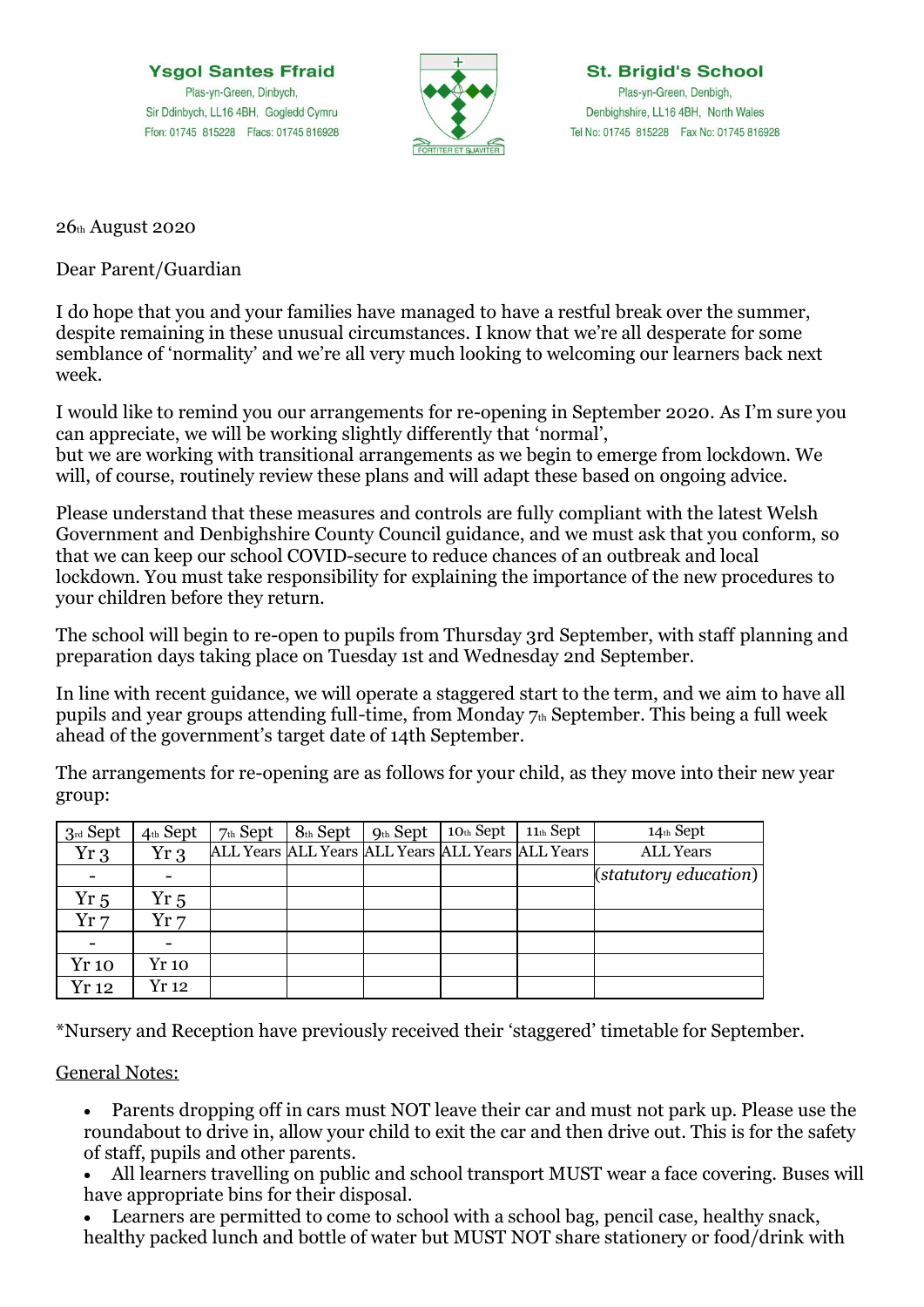other learners due to infection control. You must make this very clear to your child before their return to school. This is for the safety of YOUR child and YOUR family.

• Learners must wear full school uniform from September. Full PE kit must be worn for PE. PE Kit must be washed after every use. Please ensure that school uniform is kept clean to reduce transmission risk.

If the weather requires coats to be worn, they should be plain black and on top of blazer, NOT instead of. Coats must be removed in school buildings.

• Please remind your child about the importance of hygiene – they must wash their hands regularly, dispose of tissues in bins, not sneeze/cough into their hands, etc. They can use their own hand sanitizer although there are sanitizer stations around the whole school site. Please talk to your child about hygiene and their own safety.

## Year 7 Pupils

Year 7 will need to arrive at the school hall by 8.50am on Thursday  $3rd$  September. It will be signposted and they will be met by staff.

There will be a full induction programme for all Year  $7$  pupils for two days on  $3<sub>rd</sub>$  and 4th September. As these pupils were unable to visit us for their induction days in Year 6, the aim is to welcome them into the school, get them settled, get to know the staff and familiarise themselves with the school site.

During these induction days, the school will not have its full quota of pupils and as a result this should further ease their transition to senior school, as well as help them familiarise themselves with their school transport arrangements.

### Years 8 to 13

Year 10 and 12 will also have 'induction' activities on the first two days, as they begin their GCSE and Sixth Form courses, whereas all other year groups will all attend from  $7<sub>th</sub>$  September.

### School Organisation Arrangements

Following the recent guidance, the school is now required to re-open to all learners in September. This does not require strict social distancing between learners, however, learners must keep 2m away from adults and **parents must explain this to their children before they return to school.** This is because adults are more at risk from COVID than children. Adults should maintain up-to a 2m distance from each other and not share equipment/food/drink. Where possible, we will continue to promote safe practices around the school and maximise the use of the available space. Increased hygiene and cleaning practices will be maintained, and our updated Engagement and Behaviour policy includes COVID-specific anti-social behaviour, which will not be tolerated.

During lessons, contacts with other pupils will be limited to pupils from the same class. However, during lunch times, pupils will be allocated a designated time and room within school where their contact should only be with the others from the same contact group.

Pupils will all be taught their subjects by specialist teachers, to ensure they receive a full curriculum.

To reduce the risk of transmission, all pupils will be expected to use the hand sanitisers available, as they will be moving between rooms. Desks will also be wiped down in between classes.

#### Years 12 & 13

For Sixth Form students, they will be taught as normal in their timetabled subject lessons, which will involve full class sizes, however, they will need to stay in the Sixth Form base when they are not in lessons, or Year 13 may go home.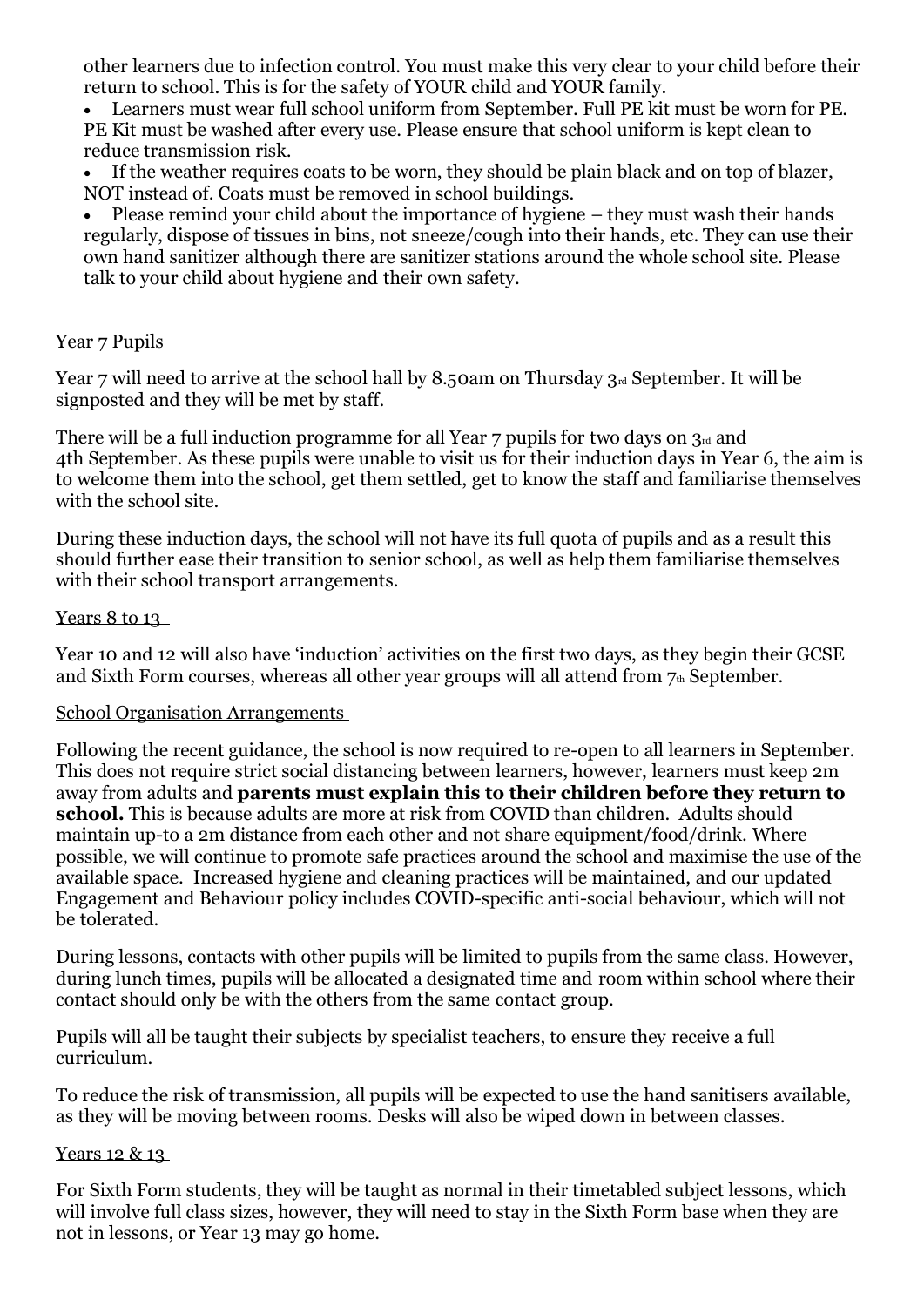Owing to the increased risk of transmission in tutorial rooms, it has become apparent that we will no longer be able to use many of the smaller rooms available to the Sixth Form around the site. As a result, students need to work diligently and alongside the staff to minimise the amount of 'social time' available. The kitchen areas will therefore be closed during this time. Students can bring their own water bottle, but cannot share mugs, etc.

## Pupil Illness

If your child or any member of your immediate family is displaying any symptoms of Covid-19, then they should not be sent to school. If your child develops symptoms of Covid-19 whilst at school, then they will be isolated, and you will be contacted to come and collect them immediately.

In addition, it is your responsibility as parents to consistently check your child's temperature, and not send them into school if they display symptoms of a high temperature. Please phone 111 if you need Covid-19 medical assistance.

# The School Day

For those of you whose children returned on the  $29<sub>th</sub>$  June, you will be familiar with the new system of drop-off and pick-up on the roundabout. This must be maintained into the Autumn Term due to safety restrictions. Thank you to parents who have worked with us so excellently on this since the  $29<sub>th</sub>$  June; the process has been extremely successful.

Parents must not get out of their cars. When dropping off, please use the natural curve of the roundabout to stop, allow your child to exit, and then leave. This reduces traffic and also ensures the safety of our staff and our learners.

Additionally, when collecting your children, please do not arrive too early as you cannot leave your car and congregate on the school site to chat to other parents. This is part of the safety guidelines as set out by the government. Please park up and wait for your child and then swiftly leave the site to make way for other parents and buses.

The only parents who **must** drop off and pick up on foot are parents of **Nursery and Reception** children, due to their age. However, you must conform to social distancing rules and you must not enter the primary school building for the safety of our staff. Please ensure that you have spoken to your child about this and do prepare them to 'leave you' and enter the school building when they go to school. It is hugely important that you take responsibility for preparing your child for Nursery and Reception.

## Uniform & Equipment

Pupils will be required to wear full school uniform when we return in September. Please can I remind you that no fabric trainers or shoes are permitted nor are any trainers whatsoever; shoes must be plain black leather-style, with no logos, colours or flashing lights, or high heels. Smart, school-appropriate shoes only please. Denbighshire County Council have uniform grants available to those who will struggle financially with this.

The information for Monkhouse, our supplier, is on our website and has previously gone out via ParentPay.

Blazers are compulsory; however, in warm weather the jumper is optional. Pupils will be required to bring a school bag to carry their books and equipment, and I would also ask that you ensure that your child always has the necessary equipment, to reduce the likelihood of any transmission that may arise when they borrow materials.

In addition, please remember that we may need to seek to reduce the need for teachers to collect books or work from pupils, and some teachers may prefer to set homework or follow-up work on